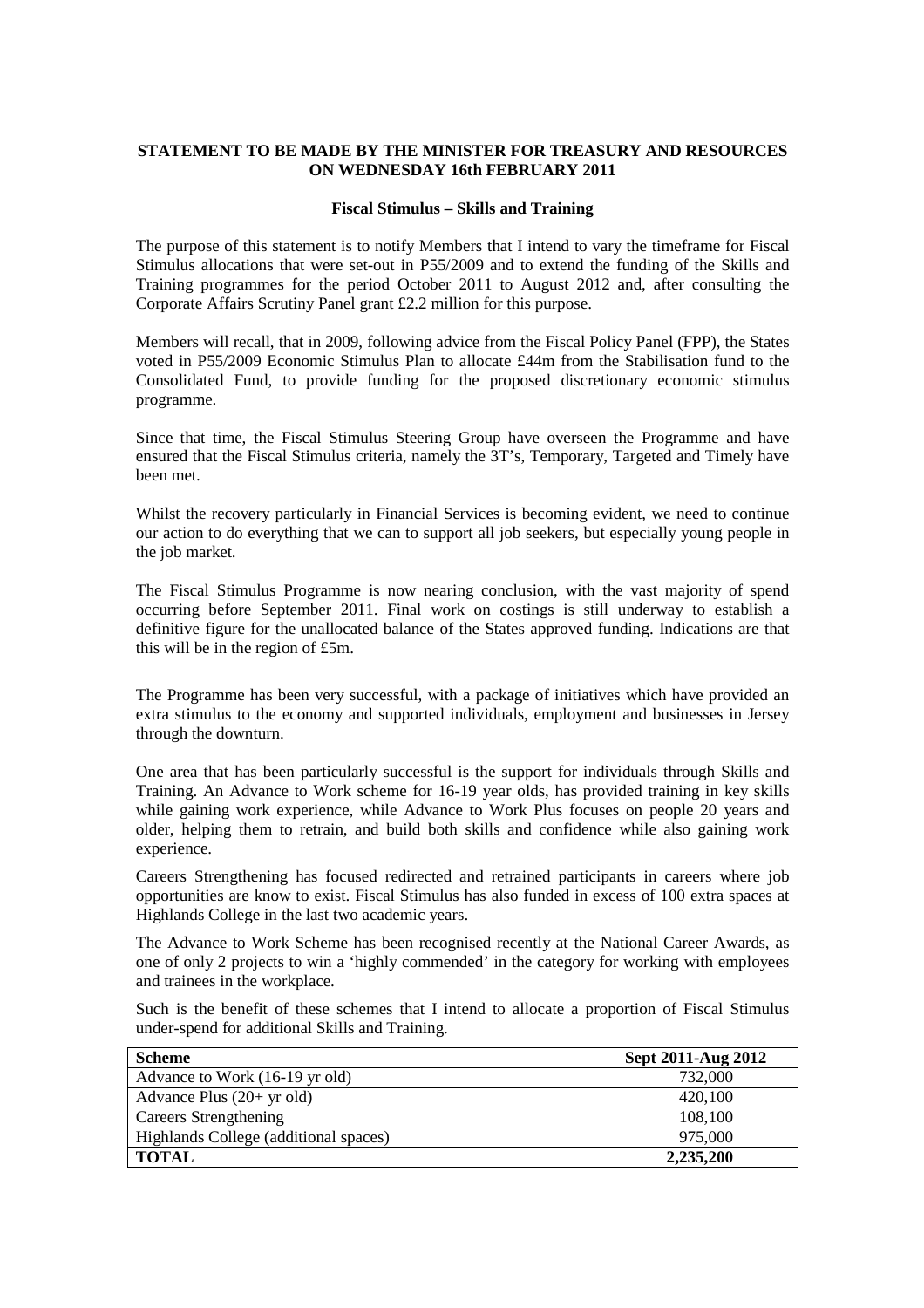The funding of this time period would have fallen outside the criteria for approval of funding by the Steering Group who advises me. However, I hope the Members agree this is a wise and effective use of resources, which will help continue to drive down unemployment.

After this approval, a figure of around £3m, of the original £44m Fiscal Stimulus programme, will remain as not earmarked for use.

I propose to return to the Assembly in the next few weeks to formally close the Fiscal Stimulus Programme to new applications. I have made this decision, on request from the Ministers of Education, Sport and Culture, Social Security and Economic Development and will consult with Corporate Affairs before extracting the drawdown.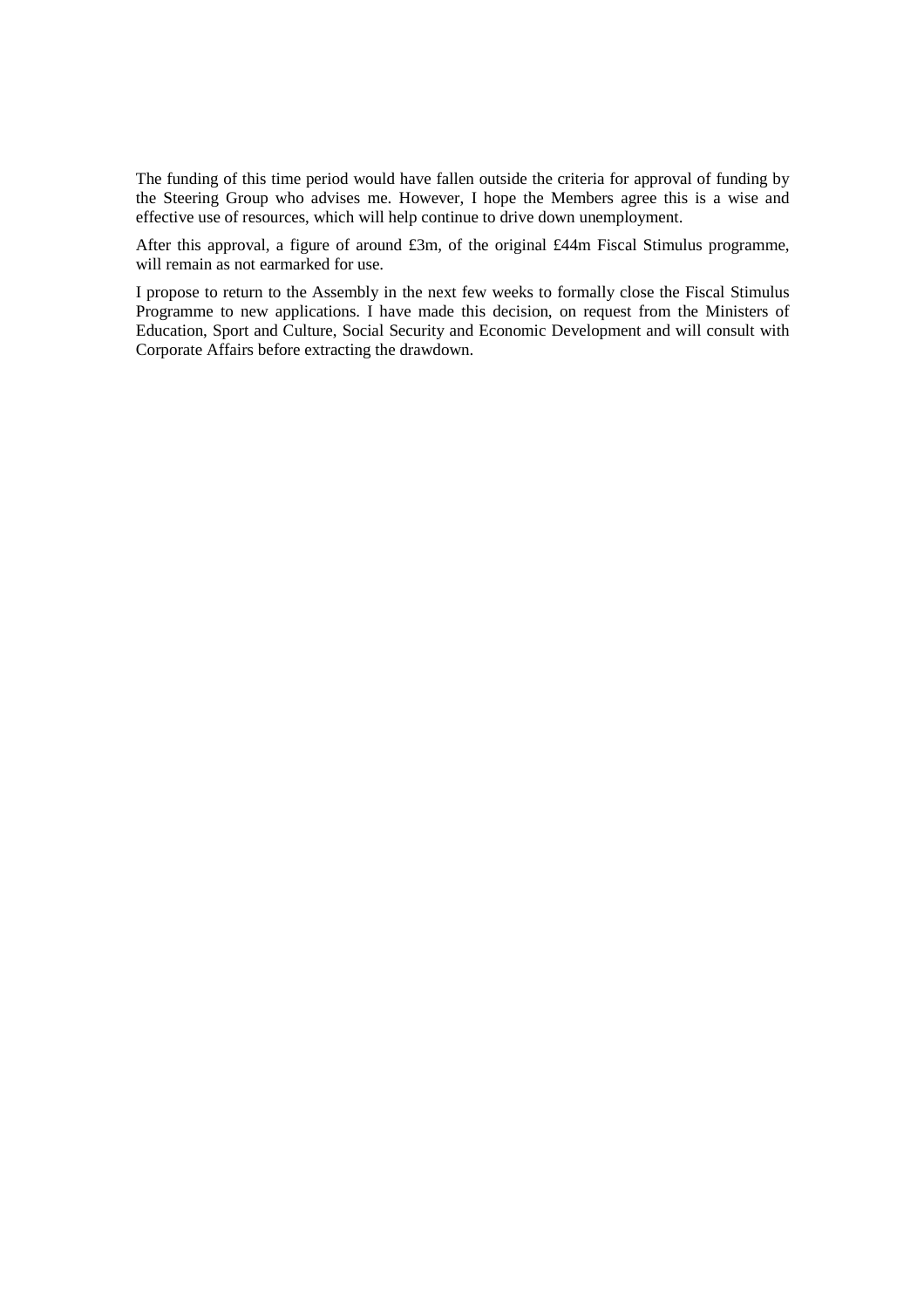## **11. Statement by the Minister for Treasury and Resources regarding fiscal stimulus allocations.**

### **11 Senator P.F.C. Ozouf (The Minister for Treasury and Resources):**

The purpose of this amendment is to notify Members that I intend to vary the timeframe for fiscal stimulus allocations that were set out in P.55/2009 and to extend the funding of the skills and training programmes for the period October 2011 to August 2012 and after consulting Corporate Affairs Scrutiny Panel grant £2.2 million for this purpose. Members will recall that in 2009, following advice from the Fiscal Policy Panel, the States voted in favour of P.55/2009: Economic Stimulus Plan to allocate £44 million from the stabilisation fund to the consolidated fund to provide funding for the proposed discretionary Economic Stimulus Programme. Since that time the Fiscal Stimulus Steering Group has overseen the programme and ensured that the fiscal stimulus criteria, namely the 3 Ts - temporary, targeted and timely - have been met. While the recovery, particularly in financial services, is becoming evident, we need to continue our action to do everything that we can to support all job seekers, but especially young people in the job market. The Fiscal Stimulus Programme is now nearing conclusion with the vast majority of spend occurring before September 2011. Final work on costings is still underway to establish a definitive figure for the unallocated balance of the States approved funding. Indications are that this will be in the region of £5 million. The programme has been very successful with a package of initiatives, which have provided an extra stimulus to the economy and supported individuals, employment and businesses in Jersey through the downturn. One area that has been particularly successful is the support for individuals through skills and training. An Advance to Work Scheme for 16-19 year olds has provided training in skilled areas while gaining work experience, while Advance to Work Plus focuses on people 20 years and older, helping them to retrain and build both skills and confidence while also gaining work experience. Career Strengthening has focused, redirected and retrained participants in careers where job opportunities are known to exist. Fiscal stimulus has also funded in excess of an extra 100 places at Highlands College in the last 2 academic years. The Advance to Work Scheme has been recognised recently at the National Careers Awards as one of only 2 projects to win a highly commended in the category for working with employees and training in the workplace. Such is the benefit of these schemes that I intend to allocate a proportion of the fiscal stimulus underspend for additional skills and training. Advance to Work, 16-19 year olds for the period September 2011 to August 2012, £732,000; Advance Plus for the 20-plus year-group, £420,100; Career Strengthening, £108,100; and Highlands College additional spaces, £975,000, bringing the total to £2,235,200. The funding of this timeframe period would have fallen outside the criteria for approval of funding by the steering group who advises me. However, I hope Members agree that this is a wise and effective use of these resources, which will continue to drive down unemployment. After this approval a figure of £3 million of the original £44 million Fiscal Stimulus Programme will remain not earmarked for use. I propose to return to the Assembly in the next few weeks to formally close the Fiscal Stimulus Programme to new applications. I have made this decision on the request of the Ministers for Education, Sport and Culture, Social Security and Economic Development and will consult Corporate Affairs before the drawdown is made. **[Approbation]**

### **The Bailiff:**

Now, Members have 10 minutes for questioning. Deputy Higgins.

# **11.1.1 Deputy M.R. Higgins:**

Could the Minister inform the Assembly whether he has secured the funds for the refurbishment of the Pomme D'Or Farm Estate this year, which I believe was going to be funded partly out of Fiscal Stimulus Programme and also to aid the construction industry?

#### **Senator P.F.C. Ozouf:**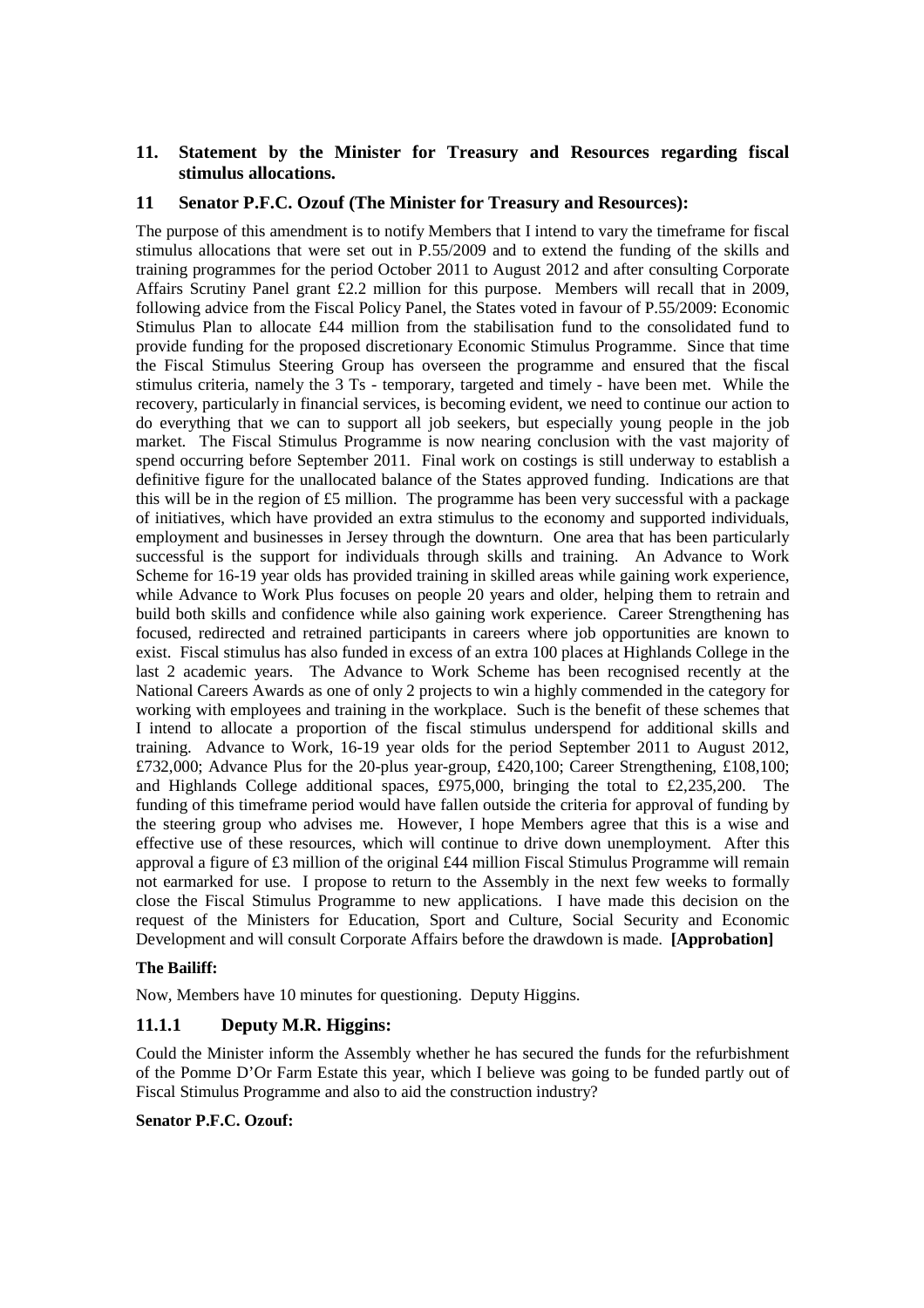I have got a proposal for dealing with Pomme D'Or Farm, but in view of the appointment of a new Minister for Housing and obviously the new Minister for Housing is conflicted in the extent to which this is in his constituency, I want to discuss with both him and his new Assistant Minister the process of approval for Pomme D'Or Farm before making any final decisions.

# **11.1.2 Deputy M.R. Higgins:**

A supplementary. Can the Minister give me an indication of when we will hear from him after he has had these meetings?

## **Senator P.F.C. Ozouf:**

I am going to hopefully discuss it with the Council of Ministers tomorrow and certainly by the next States sitting I hope to have concluded the matter.

# **11.1.3 The Deputy of St. John:**

Given that we have still got an underspend … and I did request the Minister on a number of occasions over the last year/18 months that some of that money should go on main drains extensions **[Members: Oh!]**. We have many areas in the countryside which are still not connected to main drains. Also, we have a number of roads that are in a very sorry state of repair with many potholes. Money needs to be found and if you have got the odd spare million or 2, another X number of miles of resurfacing - and it does not have to be Rolls Royce resurfacing or re-engineering like we had at Victoria Avenue - would he look at resurfacing a number of roads in the Island. Thank you.

## **Senator P.F.C. Ozouf:**

The fiscal stimulus underspend is not a self-service buffet for individual pet projects. I would remind the Deputy that there has been a very substantial investment of £6 million in the Island's infrastructure, which I know that he welcomes. There are issues in relation to the Liquid Waste Strategy, which the Minister for Transport and Technical Services and his Assistant Minister and Treasury are going to be working on. We need sustainable, annual, repetitive funding for his issues in relation to liquid waste and I look forward to dealing with those later on in the year.

# **11.1.4 The Deputy of St. John:**

A supplementary. The Minister may have mentioned the £6 million spent on road improvements, but the bulk of that was on Victoria Avenue and re-engineering it. There are many roads around this Island that are highly dangerous. Would he please take note and find funding for that, if not in the stimulus, in the budget later this year.

### **Senator P.F.C. Ozouf:**

I note the comments of the Deputy. I know that he cares about infrastructure, roads and drains. I would just remind him that Victoria Avenue, while there is a curve and a kink, which I am not sure I understand, the main substance of the money went to rebuilding Victoria Avenue, which was in a dangerous state and needed urgent repair. I congratulate T.T.S. on having achieved that under budget and getting excellent value for money for that necessary work.

# **11.1.5 Senator B.E. Shenton:**

I have no problem with how this money is being spent, but I would have thought that the Advance to Work Scheme and Advance Plus Career Strengthening and the additional Highlands College places was part of general government expenditure rather than a one-off fiscal stimulus. Can he tell the Assembly what will happen to these causes when funding runs out in August 2012?

### **Senator P.F.C. Ozouf:**

I think that that is a very good question. There was not base funding for any programmes such as Advance to Work and Career Strengthening. Such is the success of what is happening in relation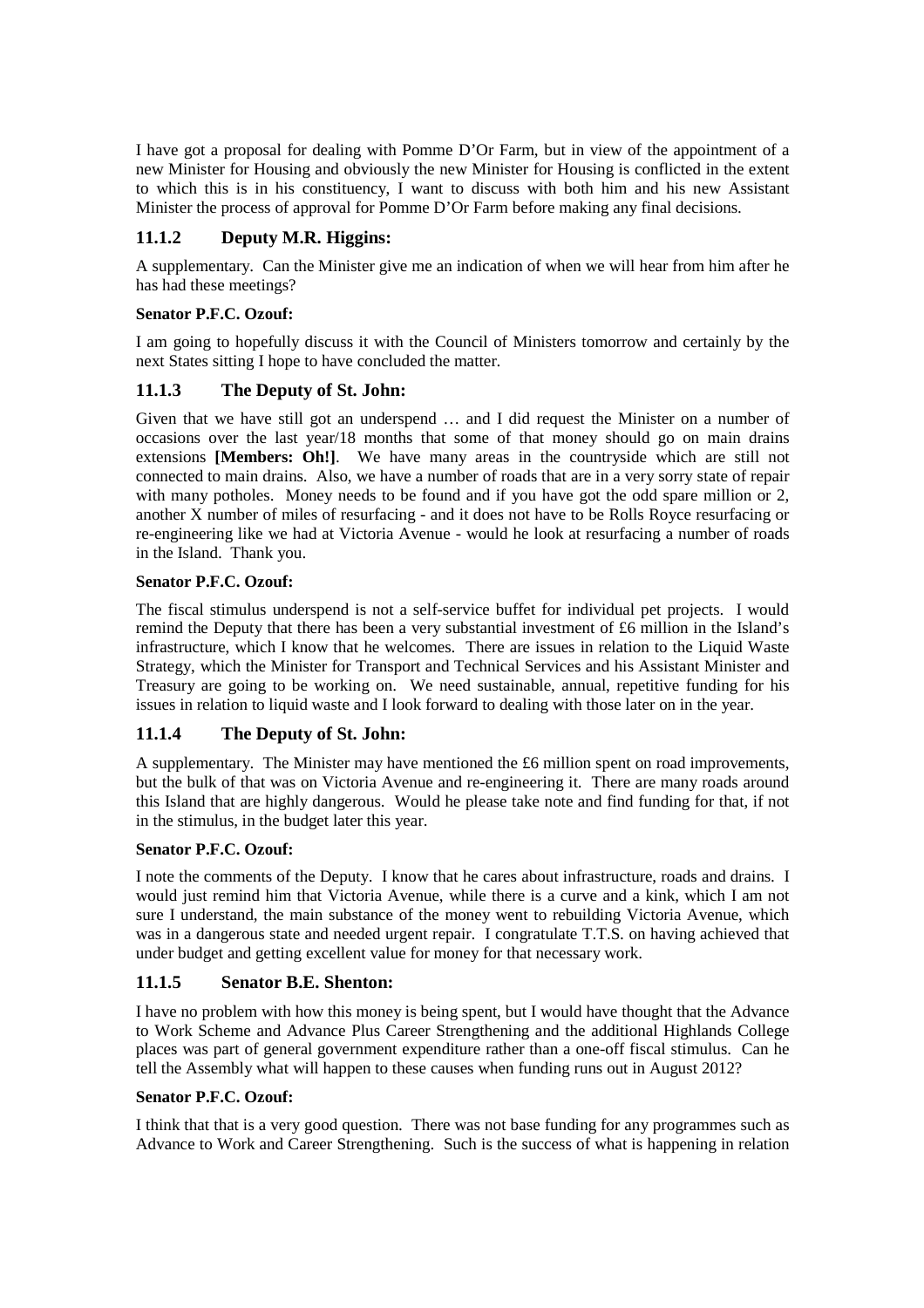to Advance to Work, getting people - young people, in this case - that would otherwise not be in work into work, raising their skills, raising their motivation levels, raising their own self esteem in many ways in terms of getting into the workplace, I think that this has got a long-term repetitive spend in order to reduce unemployment and keep people otherwise that would not be in the workplace. There is a challenge for the Council of Ministers in relation to that which is going to need to be reallocated spending and I agree absolutely with the Minister for Social Security, there needs to be a thought about how we get people off benefits and into work and a repetitive amount of spending is going to be required and we have got work to do.

# **11.1.6 Deputy R.G. Le Hérissier:**

Partly on that theme and congratulating the Minister and his team on what, to many people, has been an excellent programme, but can he assure us that these programmes will lead to a permanent up-skilling within the Jersey economy and that they are not make-work? Are there measures in place to ensure that they will stick rather than just be temporary?

## **Senator P.F.C. Ozouf:**

I think that the Ministers for Education, Social Security and Economic Development would agree that when I met them a couple of weeks ago with both my Assistant Ministers, we gave them quite a grilling in their offices. We really wanted to know the effectiveness of these schemes and I think that we were all extremely impressed. I do congratulate Education and the other departments on what they are doing and the Skills Board. This is real long-term up-skilling. This is not just keeping people in courses because there is no work. I have been really impressed by these schemes and I think that we need to find investment for more such schemes in the future.

### [17:15]

# **11.1.7 Deputy T.A. Vallois of St. Saviour:**

I am just going to echo the words of the Minister for Treasury himself that the monies for this were never meant for a self-service buffet. Although I agree with the scheme that was put forward I understand all along that it was improving upon time and I am surprised that the Skills Board have not come forward with a long-term plan as yet. So, what I would like to ask the Minister is whether the £3 million that will be left over will be returned back to the stabilisation fund, whether he has consulted F.P.P. (Fiscal Policy Panel) with regards to this, and also the advice that he has received from the steering group, whether the Corporate Services Panel, seeming as he will be consulting with us, could see that advice as soon as possible?

### **Senator P.F.C. Ozouf:**

I have not consulted the F.P.P. I would not consult the F.P.P. for an amount of money of £3 million or £5 million, to be perfectly honest with the Deputy. Their advice has been clear and we are following it through. I am more than happy to share the advice of the Fiscal Panel that advised me. They pointed out, they had criteria to advise me in relation to the timeliness and the temporary nature of it and they were uncomfortable that this extended the period that was originally envisaged. That is why I am making this statement today and I am telling Members, I am informing Members, of my plan to extend the timeframe. We have been extremely successful in delivering fiscal stimulus projects under budget and achieving all the targets that we set. This is money over and above that we thought we would have and we are now directing this in the particular sensitive areas of unemployed young people in the 19 to 20-plus area. Whereas, if Members look at the unemployment figures they will see that there is a particular issue and we can make a real difference. I am going to look forward to talking to Corporate Affairs on this and I hope they are going to agree with the drawdown.

# **11.1.8 Deputy M. Tadier:**

Clearly, this funding is welcome. I think there is a question to be asked whether this is genuinely fiscal stimulus, whether it will create any economic growth. Of course, investing in people is to